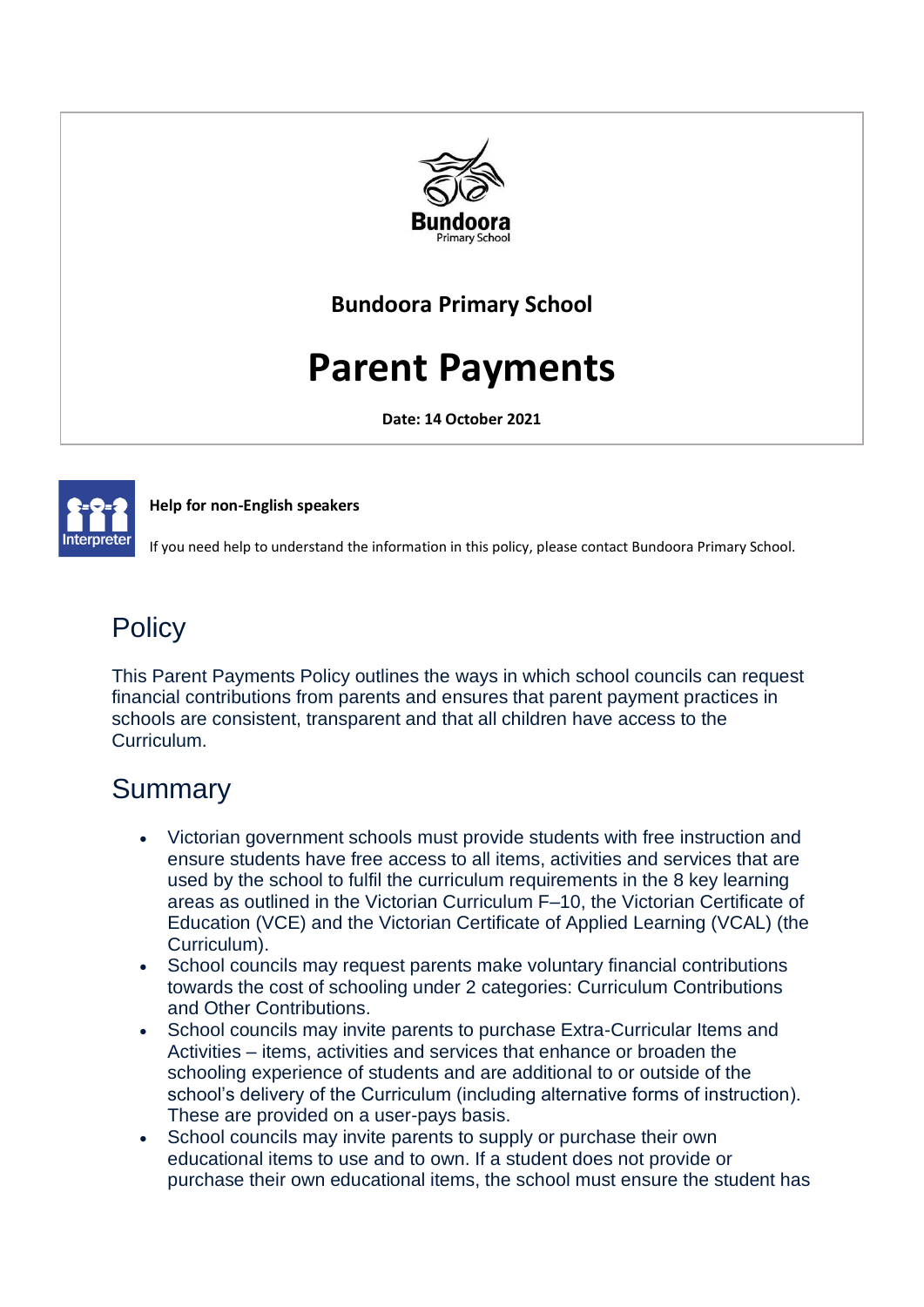free access to what is needed at school to access the school's delivery of the Curriculum.

• Schools must follow the requirements on finance and communications set out in the [guidance.](https://www2.education.vic.gov.au/pal/parent-payment/guidance)

### **Details**

#### Free instruction

All students in Victorian government schools must have free access to instruction that is offered by a school to fulfil the standard curriculum requirements in the 8 key learning areas:

- 1. English
- 2. Mathematics
- 3. Sciences (including physics, chemistry, and biology)
- 4. Humanities and social sciences (including history, geography, economics, business, civics, and citizenship)
- 5. The arts
- 6. Languages
- 7. Health and physical education
- 8. Information and communication technology and design and technology.

Free instruction includes the teaching staff, administration, and the provision of facilities in connection with the instruction of the Curriculum, including reasonable adjustments for students with disabilities.

Schools cannot deny students access to the Curriculum, refuse instruction or disadvantage students based on payments and financial contributions not being made. Schools cannot withhold student access to enrolment or advancement to the next year level as a condition of payments being made.

Schools are not required to ensure students have free access to items on a one-toone basis, however, schools must determine a reasonable level of resourcing to ensure students have access to the relevant items for the duration they are required. Schools also need to consider the most appropriate arrangements to facilitate student access to required items.

#### Parent payment categories

School councils may request parents make voluntary financial contributions and payments to the school under the following categories. There are no obligations on parents to make any voluntary financial contributions and schools cannot refuse students instruction in the Curriculum if their parents do not contribute.

Refer to the [Guidance tab](https://www2.education.vic.gov.au/pal/parent-payment/guidance) for further information regarding these categories.

#### Curriculum Contributions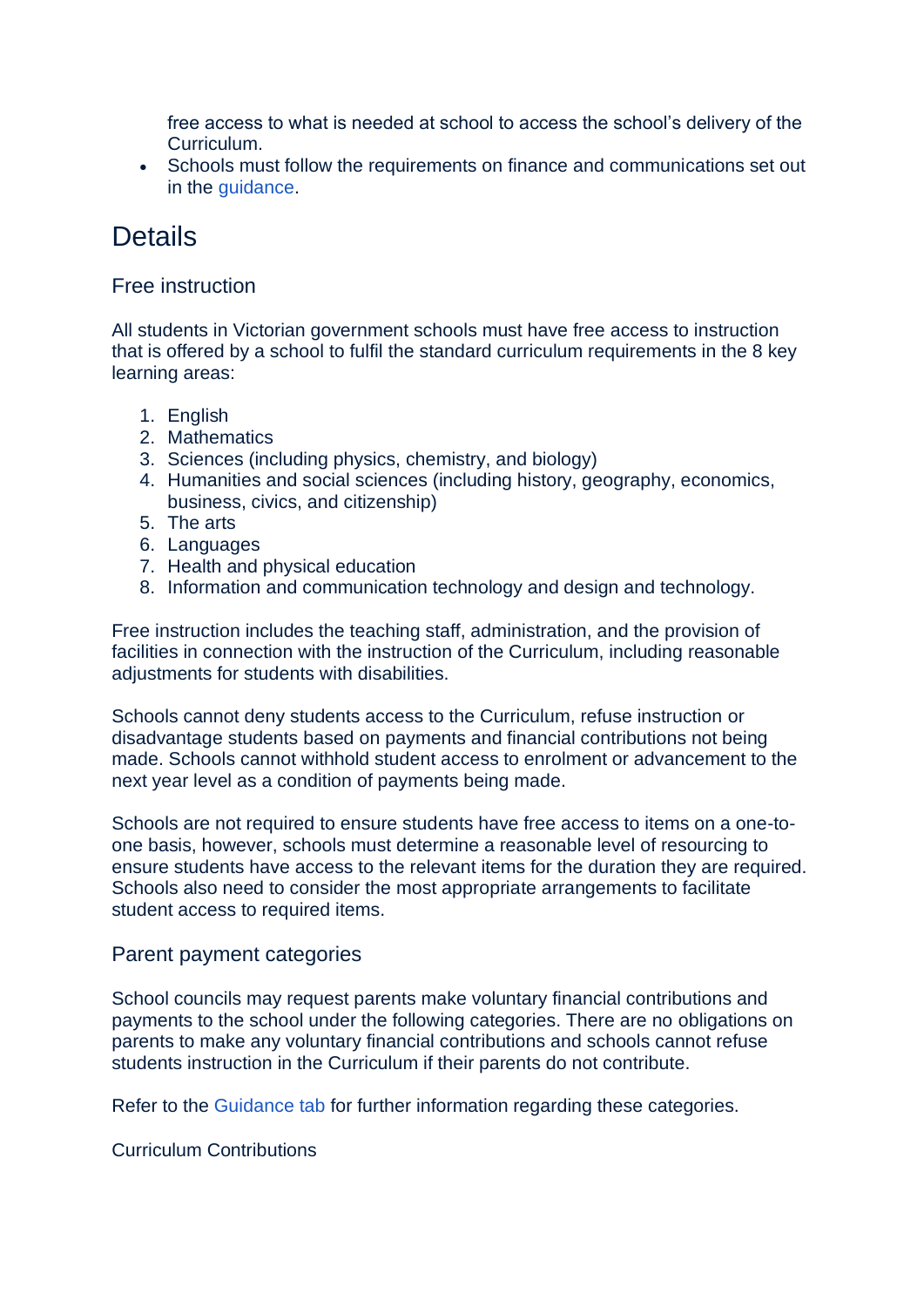Curriculum Contributions are voluntary financial contributions for curriculum items and activities which the school deems necessary for students to learn the Curriculum. Schools must be able to justify why an item or activity has been categorised as necessary to the school's delivery of the Curriculum.

#### Other Contributions

Other Contributions are voluntary financial contributions for non-curriculum items and activities that relate to the school's functions and objectives. They can be requested for a broad area of school need or itemised for a clearly explained specific purpose.

#### Extra-Curricular Items and Activities

Extra-Curricular Items and Activities are items and activities that enhance or broaden the schooling experience of students and are above and beyond what the school provides for free to deliver the Curriculum. Extra-Curricular Items and Activities are provided on a user-pays basis. They include optional excursions and camps, optional sporting or music programs, and materials that don't relate to the Curriculum such as school magazines.

#### Purchase of educational items for students to own

School councils may also invite parents to supply or purchase educational items to use and to own. If a parent does not provide or purchase their own educational items, the school must ensure the student has free access to what is needed at school to access the school's delivery of the Curriculum.

#### Financial help for families

Schools have a commitment and responsibility to be responsive to parents who may be experiencing either short-term or long-term financial hardship.

#### Schools must:

- ensure costs to parents are kept to a minimum and made affordable for families
- consider the Financial Help for Families Policy and decide for families who are experiencing financial hardship and unable to make payments for their child
- nominate a parent payment contact person(s) to support families with parent payment arrangements.

Refer to [Financial Help for Families](https://www2.education.vic.gov.au/pal/financial-help-families/policy) for further information.

#### Implementing the policy in schools

Schools must:

- follow the finance requirements set out in the quidance
- follow the communication requirements set out in the guidance